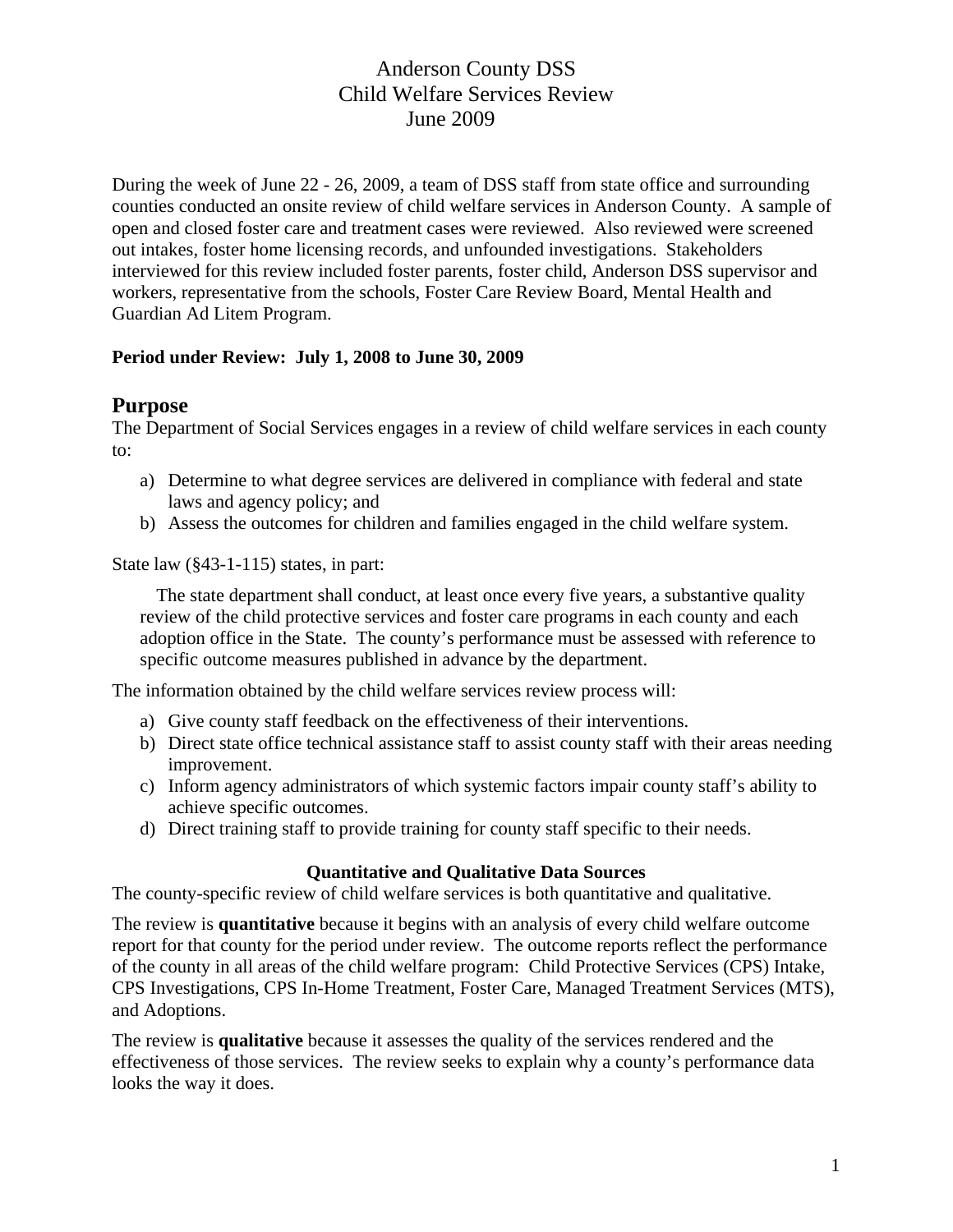#### **Ratings**

The standard that must be met for all items reviewed onsite is 95%. Each outcome report has its own standard. To be rated an area of **Strength** most items must meet both the qualitative onsite review standard **and** the quantitative outcome report standard.

Safety Outcome 1: Children are, first and foremost, protected from abuse and neglect.

The county's performance on this outcome is based on the rating of two items:

1) Timeliness of initiating investigations **Strength** 

2) Repeat Maltreatment **Area Needing Improvement** 

# **Agency Data**

**Performance Measure 1: Timeliness of Initiating Investigations on Reports of Child Maltreatment -** Of all reports of child maltreatment that were accepted for investigation during the reporting period, what percentage had a dictation type contact of initial contact where the action date is within 24 hours of accepting the report? Report Period: 05/1/08 to 04/30/09

| <b>Objective:</b> 100% in $\leq$ 24 hours (state law) |                |                         |                         |                |  |  |  |  |
|-------------------------------------------------------|----------------|-------------------------|-------------------------|----------------|--|--|--|--|
|                                                       | Number of      | Number of               | Percent of              | Numbers of     |  |  |  |  |
|                                                       | Investigations | Investigations          | Investigations          | Investigations |  |  |  |  |
|                                                       |                | <b>Initiated Timely</b> | <b>Initiated Timely</b> | Above (Below)  |  |  |  |  |
|                                                       |                |                         |                         | Objective      |  |  |  |  |
| <b>State</b>                                          | 17,141         | 16,793                  | 97.97%                  | (348)          |  |  |  |  |
| Anderson                                              | 1,001          | 994                     | 99.30%                  |                |  |  |  |  |

## **Explanation of Item 1: Timeliness of Initiating Investigations**

This is an area of **Strength** for Anderson DSS. State law requires that an investigation of all (100%) accepted reports of abuse and neglect be initiated within 24 hours. Reviewers were able to determine that the seven investigations that appeared to be late were actually initiated timely. The discrepancies were due to data entry errors. Reviewers found that the county office was appropriately assigning risk ratings to its investigations, and that investigations of high risk cases were initiated within two hours.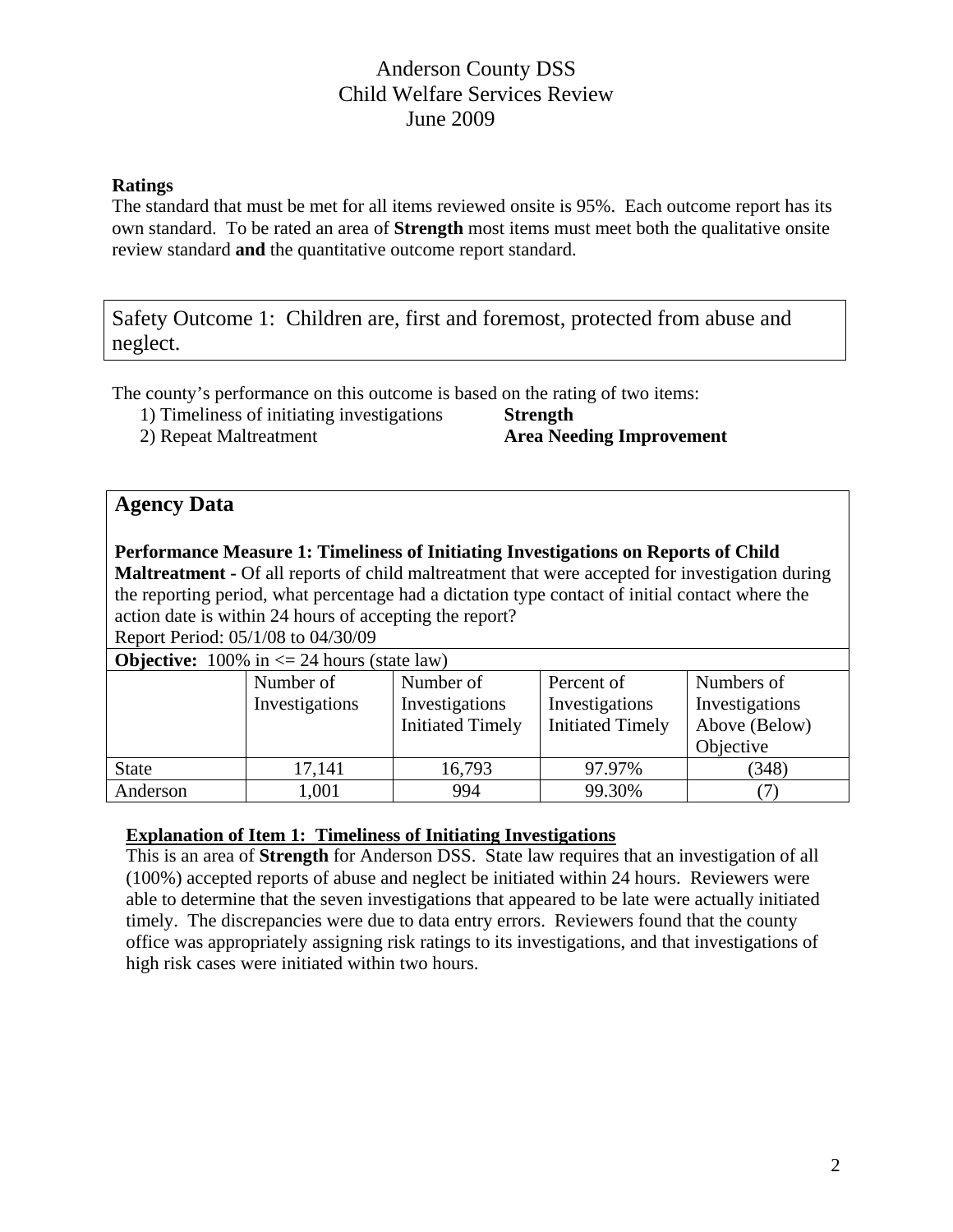# **Agency Data**

## **Performance Measure 3: Treatment Cases With No New Indicated Reports** – Of all

treatment cases that were closed during the year reporting period, what percentage did NOT have a new founded intake within 12 months of the treatment case being closed? Report Period: 05/1/08 to 04/30/09

| <b>Objective:</b> $>$ Agency Average |                     |                        |                         |                    |  |  |  |  |  |
|--------------------------------------|---------------------|------------------------|-------------------------|--------------------|--|--|--|--|--|
|                                      | Number of           | Number of              | Percent of Treatment    | Number of          |  |  |  |  |  |
|                                      | Treatment           | <b>Treatment Cases</b> | Cases that did not have | <b>Cases Above</b> |  |  |  |  |  |
|                                      | <b>Cases Closed</b> | with no founded        | a new founded intake    | (Below) State      |  |  |  |  |  |
|                                      |                     | intake within 12       | within 12 months        | Average            |  |  |  |  |  |
|                                      |                     | months                 |                         |                    |  |  |  |  |  |
| <b>State</b>                         | 5,737               | 5,095                  | 88.81%                  |                    |  |  |  |  |  |
| Anderson                             | 246                 | 219                    | 89.02%                  | $\rm 0.5$          |  |  |  |  |  |

#### **Onsite Review Findings**

## **Safety Item 2:** Repeat Maltreatment

|                       | Area Needing<br>Improvement<br>Strength |      |  | Not Applicable |  |  |
|-----------------------|-----------------------------------------|------|--|----------------|--|--|
|                       |                                         | $\%$ |  | $\%$           |  |  |
| <b>Foster Care</b>    |                                         | 80   |  |                |  |  |
| Treatment             |                                         | 80   |  |                |  |  |
| <b>Total of Cases</b> |                                         | 80   |  |                |  |  |

## **Explanation of Item 2: Repeat Maltreatment**

This is an **Area Needing Improvement** for Anderson DSS. This item measures the occurrence of maltreatment among children under agency supervision, or within a year of having their case closed by the agency. Agency data shows that 89.02% of in-home treatment cases closed were not involved in a subsequent indicated incident of maltreatment. Reviewers found that the children in 20% of the foster care and in-home treatment cases experienced maltreatment while under the agency's protective supervision. Not all of those incidents of maltreatment triggered a new report. Consequently, those incidents were not captured by the agency's child welfare database CAPSS.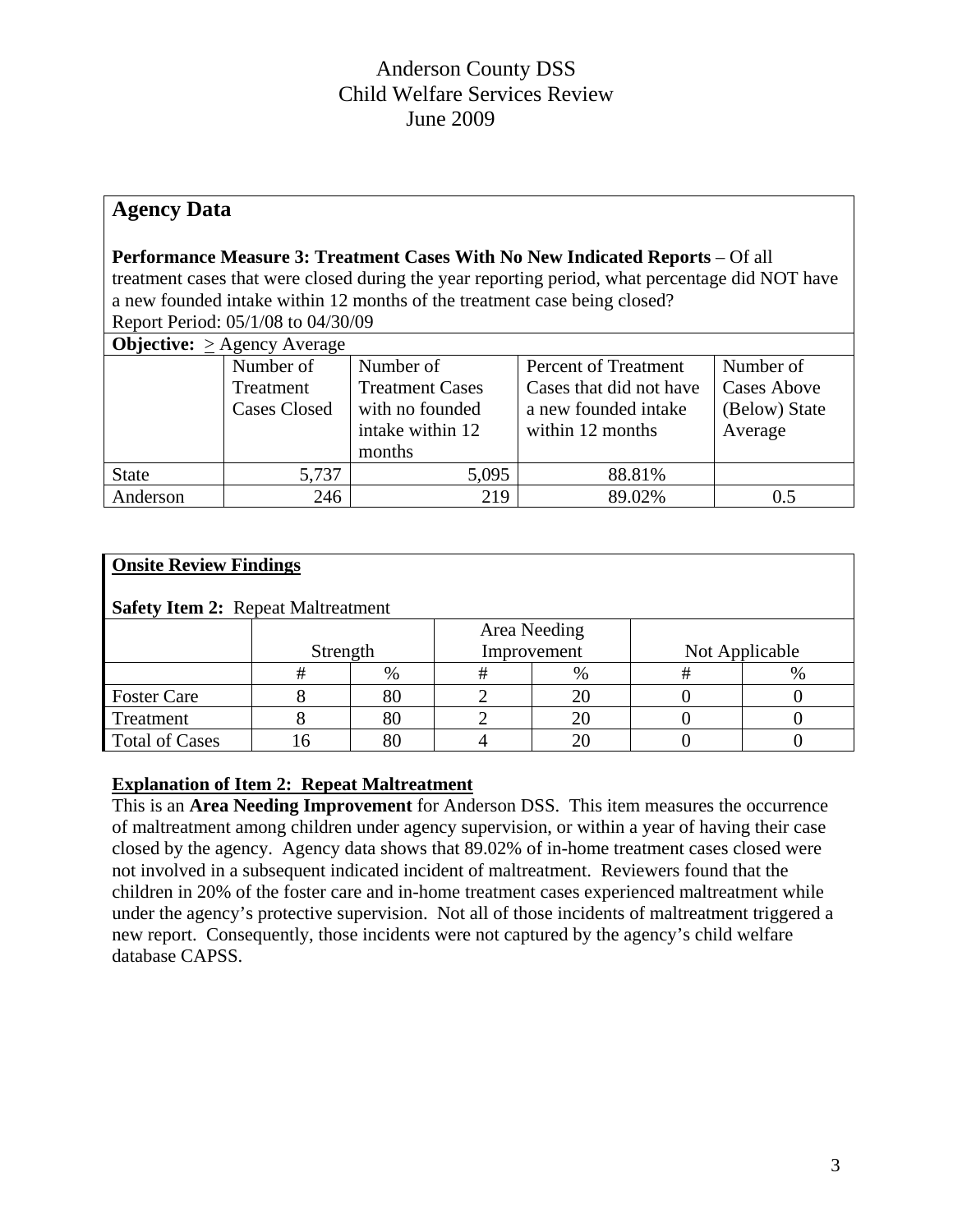Safety Outcome 2: Children are safely maintained in their homes whenever possible and appropriate.

The county's performance on this outcome is based on the rating of two items:

3) Services to family to protect children and prevent removal **Area Needing Improvement**  4) Risk of Harm **Area Needing Improvement** 

## **Onsite Review Findings Safety Item 3:** Services to Family to Protect Children in Home and Prevent Removal Strength Area Needing Improvement Not Applicable # % # % # % Foster Care  $\begin{array}{|c|c|c|c|c|c|c|c|c|} \hline \end{array}$  2 100 0 0 0 8 0 Treatment  $\begin{array}{|c|c|c|c|c|c|c|c|c|} \hline 8 & 80 & 2 & 20 & 0 & 0 \ \hline \end{array}$

#### **Explanation of Item 3: Services to Family to Protect Children and Prevent Removal**

Total Cases 1 10 83 2 17 8 0

This is an **Area Needing Improvement** for Anderson DSS. This item assesses whether services were adequate to protect children in their home and prevent their removal and placement into foster care. In every foster care case reviewed, reviewers determined that the decision to remove the children from their homes and place them in foster care was appropriate. In 80% of the treatment cases, appropriate services were being offered to safely maintain the children in their home. This is an area needing improvement because of cases with two types of deficiencies: 1) inadequate safety plans, and 2) failure to initiate court action when parents' non-compliance created risks for the children.

**Stakeholders Comments:** "We need more funds for drug screens because we have a lot of clients that use methamphetamine. Methamphetamine is a big problem in our county and we have very limited resources to work with that population."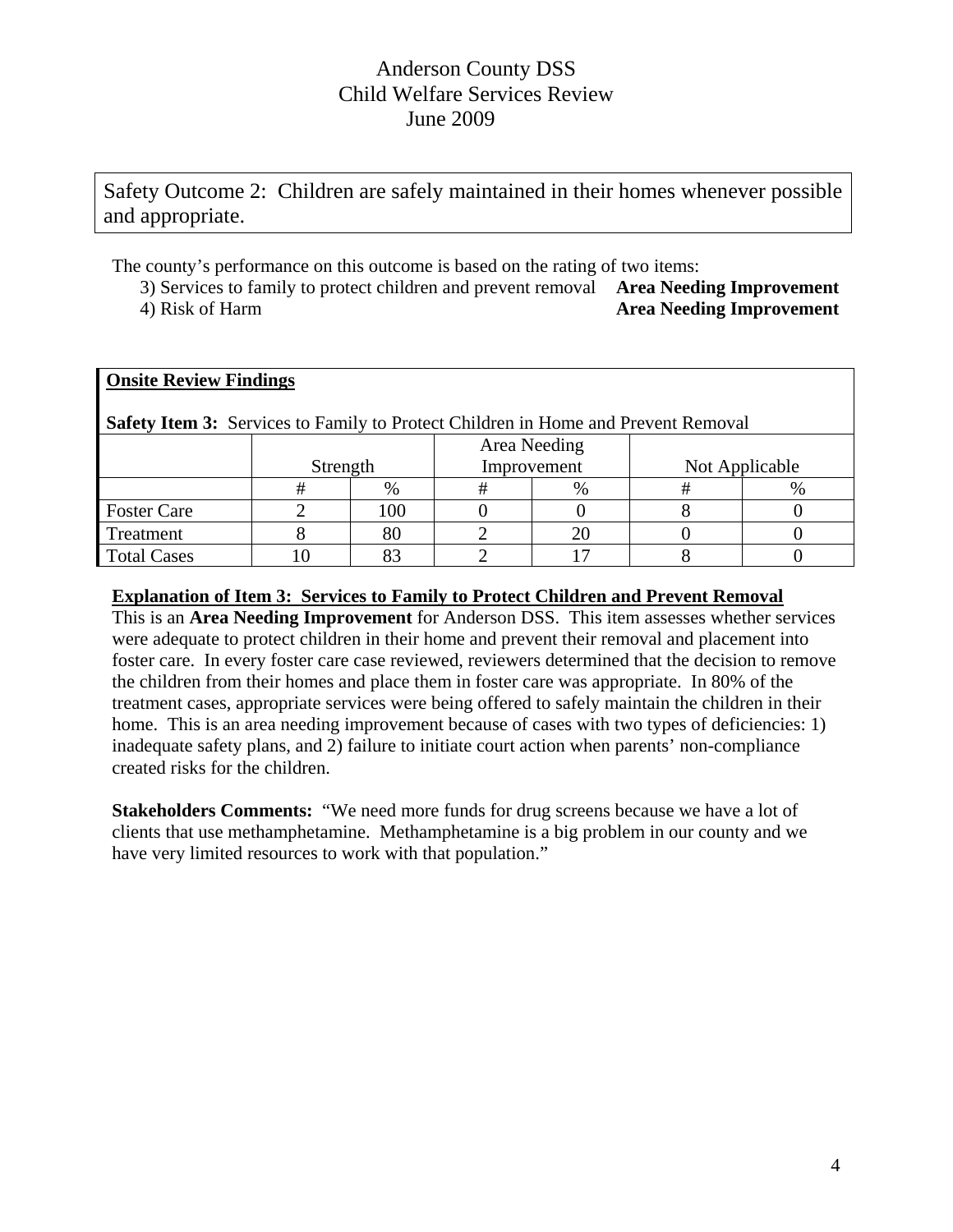| <b>Onsite Review Findings</b>      |              |     |             |      |                |      |  |  |  |
|------------------------------------|--------------|-----|-------------|------|----------------|------|--|--|--|
| <b>Safety Item 4: Risk of Harm</b> |              |     |             |      |                |      |  |  |  |
|                                    | Area Needing |     |             |      |                |      |  |  |  |
|                                    | Strength     |     | Improvement |      | Not Applicable |      |  |  |  |
|                                    | #            | %   | #           | $\%$ |                | $\%$ |  |  |  |
| <b>Foster Care</b>                 | 10           | 100 |             |      |                |      |  |  |  |
| Treatment                          |              | 70  |             | 30   |                |      |  |  |  |
| <b>Total Cases</b>                 |              | 85  |             |      |                |      |  |  |  |

## **Explanation of Item 4: Risk of Harm**

This is an **Area Needing Improvement** for Anderson DSS. This item assesses whether the agency's intervention reduced risk of harm to children. In 100% of the foster care cases reviewed, risk of harm was adequately managed. Reviewers rated 30% of the treatment cases as needing improvement because the agency failed to assess other adults in the home who had an active role in the children's lives, and failed to assess alternate caregivers. In those cases, the agency failed to complete criminal background checks on the alternative caregivers and other adults who live in the home.

Permanency Outcome 1: Children have permanency and stability in their living situations.

The county's performance on this outcome is based on the rating of six items:

- 5) Foster care re-entries **Strength**
- 6) Stability of foster care placement **Area Needing Improvement**
- 7) Permanency goal for child **Area Needing Improvement**
- 8) Reunification or permanent placement with relatives **Area Needing Improvement**
- 
- 10) Permanency goal of **A**lternate **P**lanned **Area Needing Improvement P**ermanent **L**iving **A**rrangement (APPLA)

9) Adoption **Area Needing Improvement**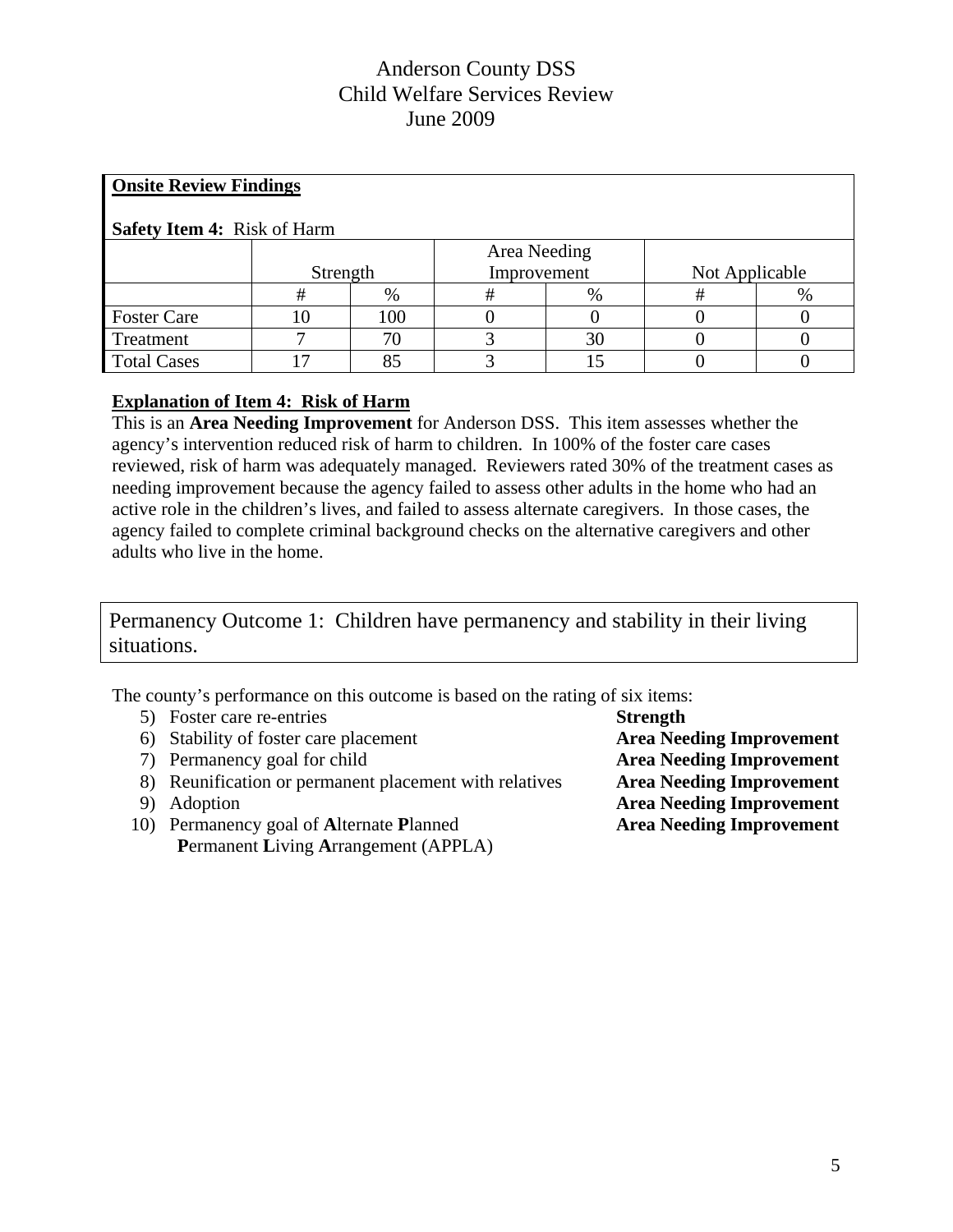# **Agency Data**

**Performance Measure 7: Foster Children Who do Not Re-Enter Care -** Of all children discharged from foster care to reunification in the 12 month period prior to reporting period, what percentage did Not re-enter foster care within 12 months of the date of their discharge from the prior foster care episode.

| <b>Objective:</b> 90.1% (Federal Standard) |                                             |                                           |                             |           |  |  |  |
|--------------------------------------------|---------------------------------------------|-------------------------------------------|-----------------------------|-----------|--|--|--|
|                                            | Number of Foster                            | Number of Children<br>Percent of Children |                             |           |  |  |  |
|                                            | Children                                    | Who Did Not                               | Who Did Not                 | Children  |  |  |  |
|                                            | Reunified during                            | <b>Re-enter Foster Care</b>               | <b>Re-Enter Foster Care</b> | Above     |  |  |  |
|                                            | <b>Reporting Period</b><br>Within 12 Months |                                           | Within 12 Months            | (Below)   |  |  |  |
|                                            |                                             |                                           |                             | Objective |  |  |  |
| <b>State</b>                               | 2,948                                       | 2,712                                     | 91.99%                      | 55.9      |  |  |  |
| Anderson                                   | 91                                          | 84                                        | 92.31%                      |           |  |  |  |

## **Explanation of Item 5: Foster Care Re-entries**

This is area of **Strength** for Anderson DSS. This item measures the frequency of children reentering foster care within a year of discharge. To meet the minimum requirement for this item, 90.1% of children must not re-enter foster care within a year of discharge. Agency data shows that 92.31% of the children did not re-enter foster care within 12 months of the date of their discharge from the previous foster care episode.

# **Agency Data**

**Performance Measure 6: Stability of Foster Care Placements -** Of all children who had been in foster care at least 8 days but less than 12 months from the time of latest removal from home, the percentage that had no more than two placements settings.

| <b>Objective:</b> $>= 86\%$ (Federal Standard) |                                      |                                                                 |                                                     |                                      |  |  |  |  |
|------------------------------------------------|--------------------------------------|-----------------------------------------------------------------|-----------------------------------------------------|--------------------------------------|--|--|--|--|
|                                                | Open $>$ 7 days and<br>$< 12$ months | Foster Care Services   Number with No More<br>than 2 Placements | Percent with No<br>More than 2<br><b>Placements</b> | Number Above<br>(Below)<br>Objective |  |  |  |  |
| <b>State</b>                                   | 3,889                                | 2.929                                                           | 75.31%                                              | (209.4)                              |  |  |  |  |
| Anderson                                       | 173                                  | 122                                                             | 70.52%                                              | (26.8)                               |  |  |  |  |

## **Explanation of Item 6: Stability of Foster Care Placement**

This is an **Area Needing Improvement** for Anderson DSS. This item measures the frequency of placement changes for children in foster care, and assesses the reasons for those changes. The objective for this item is that at least 86% of the children in care have two or fewer placements within 12 months. Agency data shows that 70.52% of Anderson DSS children had two or fewer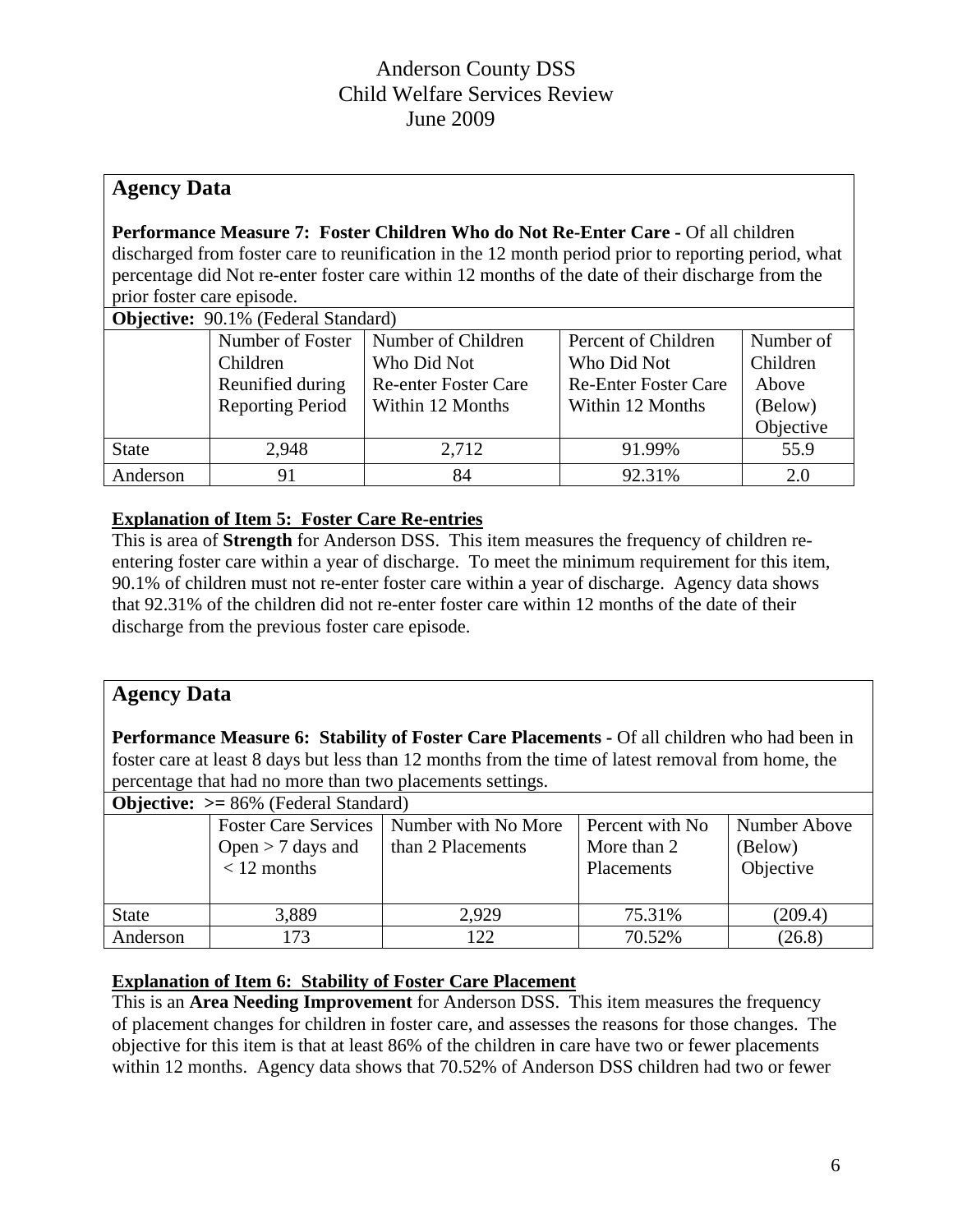placements. The instability appears to be related to the fact that Anderson DSS had only 68 foster homes to serve its 295 children. That lack of resources created a reliance on emergency shelters and placements based on bed availability rather than the needs of the child.

| <b>Onsite Review Findings</b>                       |          |   |              |      |                |      |  |  |
|-----------------------------------------------------|----------|---|--------------|------|----------------|------|--|--|
| <b>Permanency Item 7:</b> Permanency Goal for Child |          |   |              |      |                |      |  |  |
|                                                     |          |   | Area Needing |      |                |      |  |  |
|                                                     | Strength |   | Improvement  |      | Not Applicable |      |  |  |
|                                                     |          | % | Ħ            | $\%$ |                | $\%$ |  |  |
| <b>Foster Care</b>                                  |          |   |              | 61   |                |      |  |  |

## **Explanation of Item 7: Permanency Goal for Children**

This is an **Area Needing Improvement** for Anderson DSS. This item evaluates the appropriateness of permanency goals for children in foster care and the timeliness of those permanency decisions. In 60% of the cases reviewed, the agency took more than 17 months to establish the permanency goal of TPR/Adoption for children after several attempts at reunification failed with the parents. In four of the cases the court did not approve the agency's established goal of TPR/ Adoption, even though the children had been in foster care for more than 15 months. In those cases, the court granted the parents an additional six months to comply with the requirements in their treatment plan. The court's action delayed permanency for those children.

# **Agency Data**

**Performance Measure 8**: **Time to Achieve Reunification** – Of all children who were reunified with their parents or caretakers at the time of discharge from foster care and had been in care for 8 days or more, what percentage were reunified in less than 12 months from the date of their latest removal from home?

Reporting Period: 05/1/08 to 04/30/09

| <b>Objective:</b> $> = 75.2\%$ (federal standard) |                    |                                          |                                 |           |  |  |  |  |
|---------------------------------------------------|--------------------|------------------------------------------|---------------------------------|-----------|--|--|--|--|
|                                                   |                    | Number of Children   Number of Children  | Percent of Children   Number of |           |  |  |  |  |
|                                                   | Returned to        | Returned to<br>Returned to               |                                 | Children  |  |  |  |  |
|                                                   | Parents/Caretakers | Parents/Caretakers<br>Parents/Caretakers |                                 | Above     |  |  |  |  |
|                                                   |                    | after in Care $<$ 12                     | after in Care $< 12$            | (Below)   |  |  |  |  |
|                                                   |                    | months                                   | months                          | Objective |  |  |  |  |
| <b>State</b>                                      | 2,523              | 1,891                                    | 74.95%                          | (6.3)     |  |  |  |  |
| Anderson                                          | 129                | 42                                       | 32.56%                          | (55.0)    |  |  |  |  |

## **Explanation of Item 8: Reunification or Permanent Placement with Relatives**

This is an **Area Needing Improvement** for Anderson DSS. This item evaluates the activities and processes necessary to accomplish the goal of reunification with caregivers or placement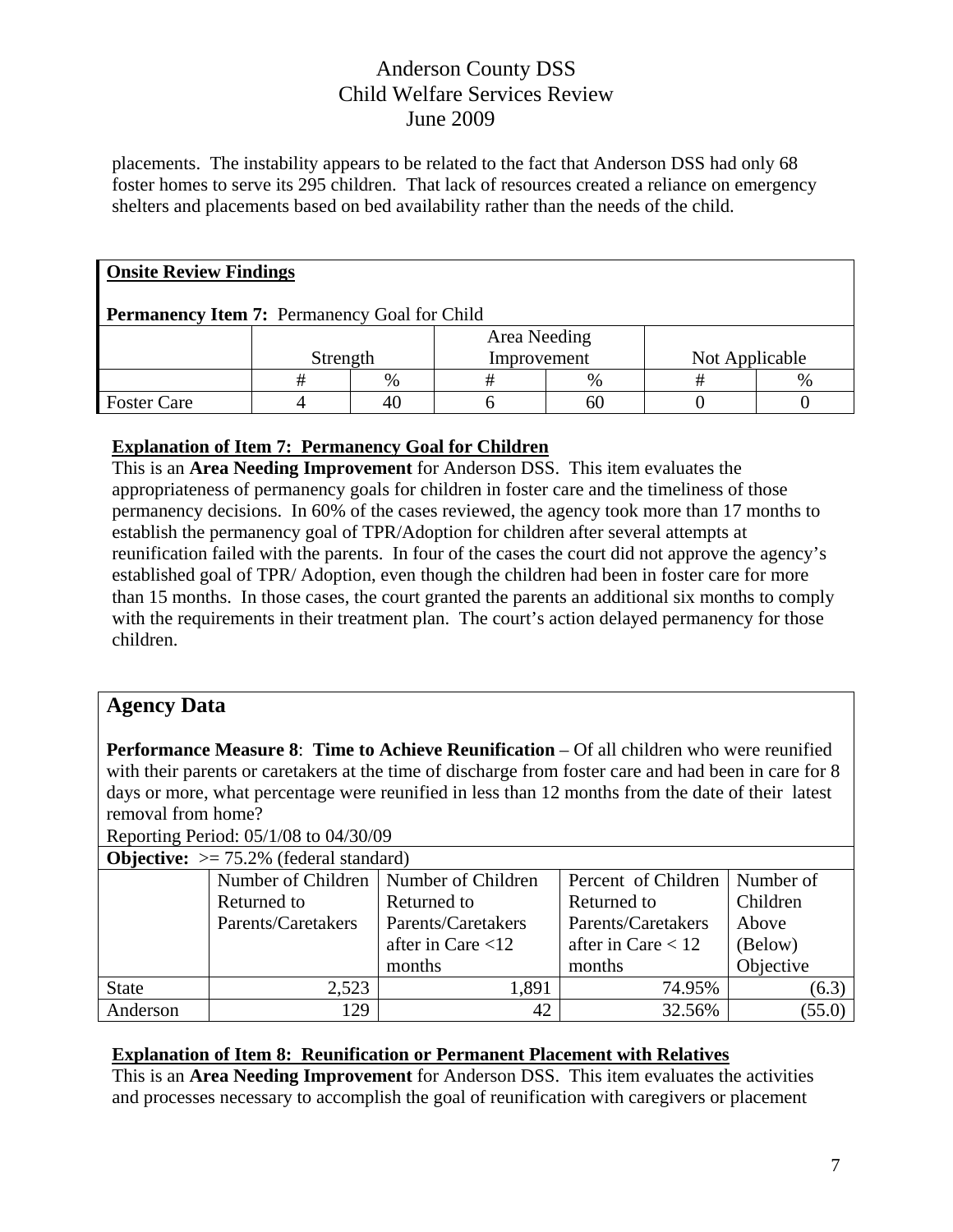with relatives. Agency data shows that 32.56% of children who entered foster care in Anderson County returned home within a year. This performance was below the federal standard 75.2%. Stakeholders described a high percentage of clients addicted to methamphetamines and a lack of service providers capable of working with those families.

# **Agency Data**

**Performance Measure 9: Time to Finalize Adoption - Of all children who left foster care due** to finalized adoption during the reporting year, what percentage left foster care in less than 24 months from the date of their latest removal from home?

Reporting Period:April 1, 2008 to March 31, 2009

| <b>Objective:</b> $>= 36.6\%$ (National $75th$ Percentile) |                                                  |                                                   |                                                    |                                                     |  |  |  |  |
|------------------------------------------------------------|--------------------------------------------------|---------------------------------------------------|----------------------------------------------------|-----------------------------------------------------|--|--|--|--|
|                                                            | <b>Total Number</b><br>of Finalized<br>Adoptions | Number of Adoptions<br>Finalized $<$ 24<br>Months | Percent of Adoptions<br>Finalized $<$ 24<br>Months | Number of<br>Children Above<br>(Below)<br>Objective |  |  |  |  |
| <b>State</b>                                               | 509                                              | 114                                               | 22.40%                                             | $-72.3$                                             |  |  |  |  |
| Anderson                                                   | 44                                               |                                                   | 20.00%                                             | $-7.7$                                              |  |  |  |  |

## **Explanation of Item 9: Adoption**

This is an **Area Needing Improvement** for Anderson DSS. This item evaluates the process within the child welfare system to achieve timely adoptions for children in foster care. During the state fiscal year 2008 Anderson DSS completed 33 adoptions, with 12% of those finalized within 24 months. Anderson County completed 44 adoptions during the period under review, with 20% of those adoptions finalized within 24 months. Although this is a significant improvement, it falls short of the 36.6% objective.

## **Onsite Review Findings**

**Permanency Item 10:** Permanency Goal of **A**lternate **P**lanned **P**ermanent **L**iving **A**rrangement (APPLA)

|                    | Area Needing<br>Strength<br>Improvement |  |      | Not Applicable |      |  |
|--------------------|-----------------------------------------|--|------|----------------|------|--|
|                    | $\%$                                    |  | $\%$ |                | $\%$ |  |
| <b>Foster Care</b> | 50                                      |  |      |                |      |  |

## **Explanation of Item 10: Permanency Goal of APPLA**

This is an **Area Needing Improvement** for Anderson DSS. This item evaluates the appropriateness and effectiveness of services provided to children with the permanency plan of APPLA. Reviewers also rate whether the agency attempted to locate and reassess relatives or non-relatives that were willing to commit to the youth's long-term care every six months.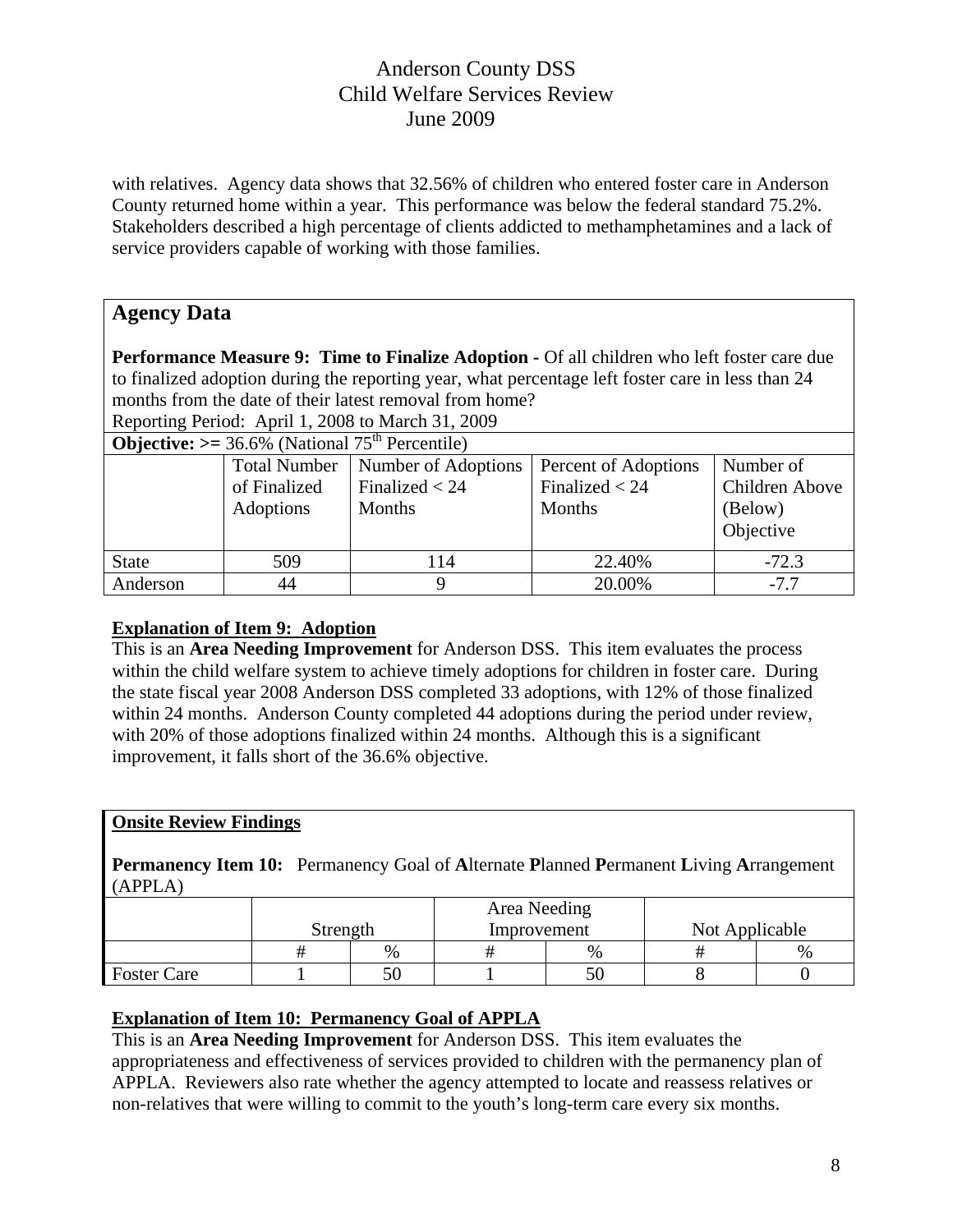Reviewers found that in 50% of the cases reviewed, there is no documentation to support that the youth with the plan of APPLA was receiving the appropriate Independent Living services.

Permanency Outcome 2: The continuity of family relationships and connections is preserved for children.

The county's performance on this outcome is based on the rating of six items:

- 11) Proximity of foster care placement **Area Needing Improvement**
- 12) Placement with siblings in foster care **Area Needing Improvement**
- 13) Visiting with parents and siblings in foster care **Area Needing Improvement**
- 
- 
- 16) Relationship of child in care with parents **Area Needing Improvement**

14) Preserving connections **Area Needing Improvement**  15) Relative placement **Area Needing Improvement**

# **Agency Data**

**Performance Measure 13**: **Foster Children Placed Within county of Origin** – Of all children in foster care during the reporting period (excluding MTS and Adoptions children), what percentage are placed within the county of origin?<br>
Obtained a 2004 (A concy established objective **Objective:** >= 70% (Agency established objective)

| <b>ODJective:</b> $> = 70\%$ (Agency established objective) |                    |                                         |                     |                |  |  |  |  |
|-------------------------------------------------------------|--------------------|-----------------------------------------|---------------------|----------------|--|--|--|--|
|                                                             | Number of          | Number of                               | Percent of Children | Number of      |  |  |  |  |
|                                                             | Children in        | Children Placed<br><b>Placed Within</b> |                     | Children Above |  |  |  |  |
|                                                             | <b>Foster Care</b> | <b>Within County</b>                    | County of Origin    | (Below)        |  |  |  |  |
|                                                             |                    | of Origin                               |                     | Objective      |  |  |  |  |
| <b>State</b>                                                | 6,198              | 4,208                                   | 67.89%              | (130.6)        |  |  |  |  |
| Anderson                                                    | 418                | 141                                     | 33.73%              | (151.6)        |  |  |  |  |

**Explanation of Item 11: Proximity of Foster Care Placement**

This is an **Area Needing Improvement** for Anderson DSS. This item evaluates the agency's efforts to keep children close enough to their families so that essential relationships can be maintained. One measure used to evaluate this item is the percentage of children who are placed within the county. The objective is that at least 70% of the children in care be placed within the county. Agency data shows that 33.73% of Anderson DSS children were placed within the county. According to the agency data, the county has 68 foster homes to serve the existing 295 and new children entering care, which creates a reliance on short and long-term placements in neighboring counties.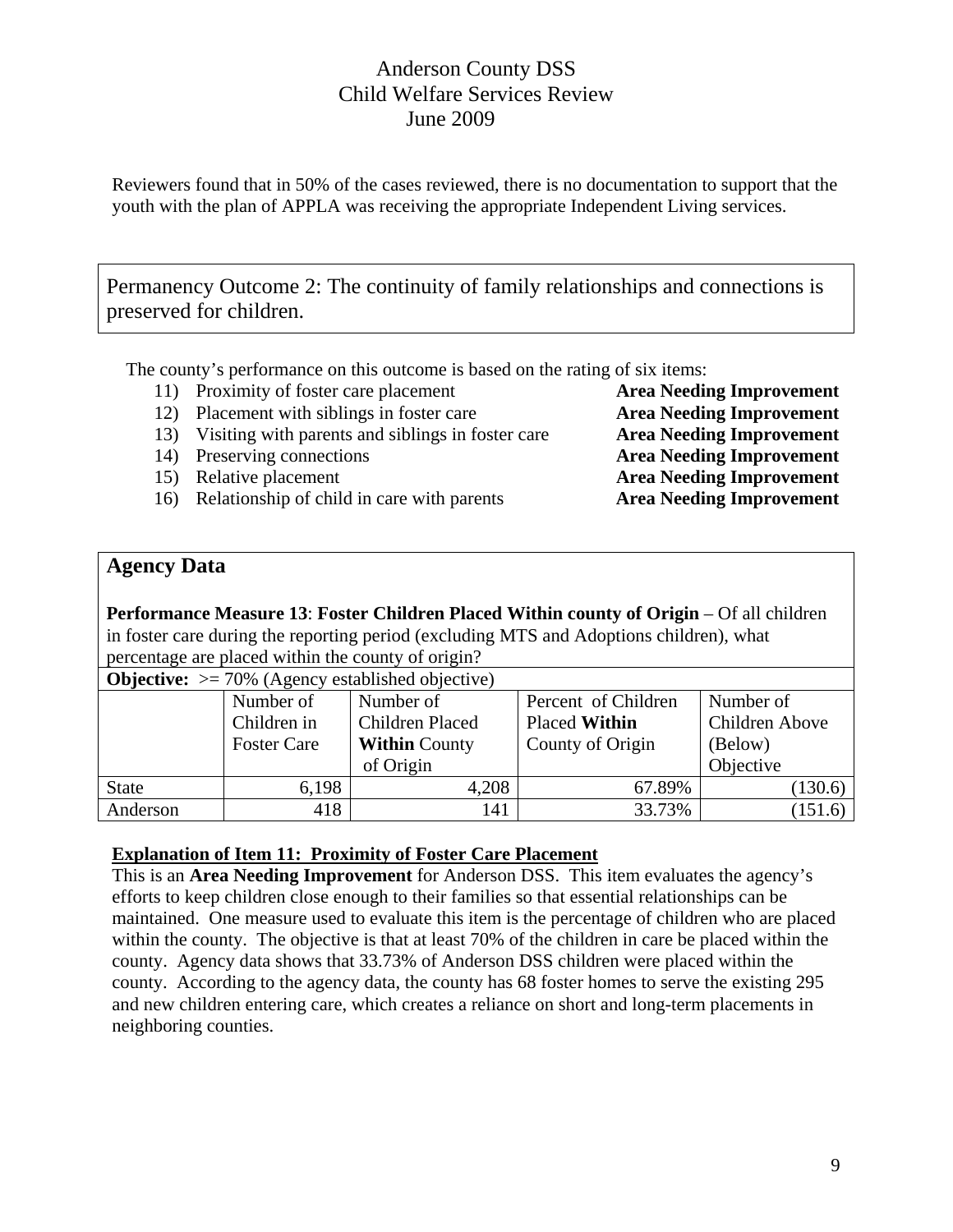| <b>Onsite Review Findings</b>                      |              |      |             |               |                |      |  |  |  |
|----------------------------------------------------|--------------|------|-------------|---------------|----------------|------|--|--|--|
| <b>Permanency Item 12:</b> Placement with Siblings |              |      |             |               |                |      |  |  |  |
|                                                    | Area Needing |      |             |               |                |      |  |  |  |
|                                                    | Strength     |      | Improvement |               | Not Applicable |      |  |  |  |
|                                                    |              | $\%$ |             | $\frac{0}{0}$ |                | $\%$ |  |  |  |
| <b>Foster Care</b>                                 |              | 86   |             |               |                |      |  |  |  |

## **Explanation of Item 12: Placement with Siblings in Foster Care**

This is an **Area Needing Improvement** for Anderson DSS. This item evaluates the agency's efforts to keep siblings together when it is appropriate to do so. In 86% of the cases reviewed, siblings group were kept together when appropriate. One case was rated an area needing improvement, because there was no documented reason as to why a child was separated from their other two siblings.

| <b>Onsite Review Findings</b>                                                |                                           |  |  |  |  |  |  |  |  |  |
|------------------------------------------------------------------------------|-------------------------------------------|--|--|--|--|--|--|--|--|--|
| <b>Permanency Item 13:</b> Visiting with Parents and Siblings in Foster Care |                                           |  |  |  |  |  |  |  |  |  |
| Area Needing                                                                 |                                           |  |  |  |  |  |  |  |  |  |
|                                                                              | Improvement<br>Not Applicable<br>Strength |  |  |  |  |  |  |  |  |  |
| $\frac{0}{0}$<br>$\frac{0}{0}$<br>$\%$                                       |                                           |  |  |  |  |  |  |  |  |  |
| <b>Foster Care</b>                                                           |                                           |  |  |  |  |  |  |  |  |  |

## **Explanation of Item 13: Visiting with Siblings in Foster Care and with Parents**

This is an **Area Needing Improvement** for Anderson DSS. This item evaluates the agency's efforts to ensure that visits occur between children in foster care and their siblings and parents. In 62% of cases reviewed, visits between children in foster care and their parents were not occurring as required by policy. In those cases there was no explanation as to why the fathers were not included in visitation plans

| <b>Onsite Review Findings</b>                     |              |  |             |  |  |                |  |  |  |
|---------------------------------------------------|--------------|--|-------------|--|--|----------------|--|--|--|
| <b>Permanency Item 14:</b> Preserving Connections |              |  |             |  |  |                |  |  |  |
|                                                   | Area Needing |  |             |  |  |                |  |  |  |
|                                                   | Strength     |  | Improvement |  |  | Not Applicable |  |  |  |
| $\%$<br>$\%$<br>%<br>#<br>#<br>#                  |              |  |             |  |  |                |  |  |  |
| <b>Foster Care</b>                                |              |  |             |  |  |                |  |  |  |

## **Explanation of Item 14: Preserving Connections**

This is an **Area Needing Improvement** for Anderson DSS. Whereas, Item 13 addressed parents and siblings, this item evaluates the agency's efforts to preserve children's connections to the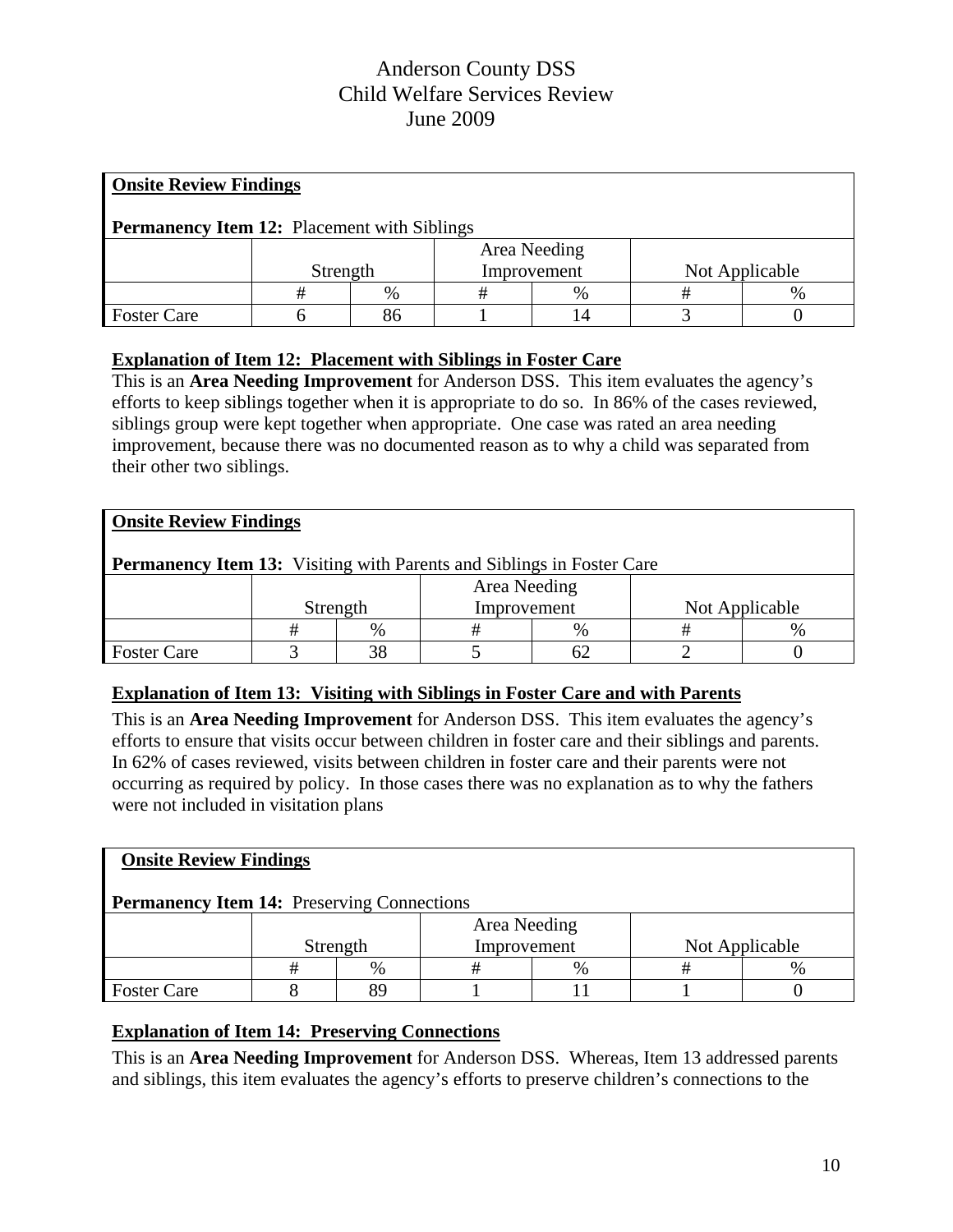people, places and things that are important to them. Reviewers found that in 89% of the cases reviewed, the agency did a good job of preserving the relationships that are important to children in foster care. Reviewers rated one case as an area needing improvement because the county failed to help the child maintain contact with relatives who were interested in being foster parents for the child.

## **Onsite Review Findings**

## **Permanency Item 15:** Relative Placement

|                    |          | Area Needing  |             |      |                |               |
|--------------------|----------|---------------|-------------|------|----------------|---------------|
|                    | Strength |               | Improvement |      | Not Applicable |               |
|                    |          | $\frac{0}{6}$ |             | $\%$ |                | $\frac{0}{6}$ |
| <b>Foster Care</b> |          |               |             | 80   |                |               |

## **Explanation of Item 15: Relative Placement**

This is an **Area Needing Improvement** for Anderson DSS. This item evaluates the agency's efforts to identify and assess relatives as potential placement resources for children in foster care. In 80% of the foster care cases reviewed, maternal and paternal relatives were known to the agency, yet the agency failed to assess those relatives as placement options.

| <b>Onsite Review Findings</b>                                         |              |          |  |             |                |  |  |  |  |
|-----------------------------------------------------------------------|--------------|----------|--|-------------|----------------|--|--|--|--|
| <b>Permanency Item 16:</b> Relationship of Child in Care with Parents |              |          |  |             |                |  |  |  |  |
|                                                                       | Area Needing |          |  |             |                |  |  |  |  |
|                                                                       |              | Strength |  | Improvement | Not Applicable |  |  |  |  |
| $\%$<br>$\frac{0}{0}$<br>$\%$                                         |              |          |  |             |                |  |  |  |  |
| <b>Foster Care</b>                                                    |              |          |  | 100         |                |  |  |  |  |

## **Explanation of Item 16: Relationship of Child in Care with Parents**

This is an **Area Needing Improvement** for Anderson DSS. This item evaluates the agency's efforts to promote a supportive relationship between children in care and their parents, beyond the twice-minimum visitation requirement. In every foster care case reviewed, reviewers found no evidence of the agency's efforts in supporting the parent-child relationships beyond the minimum required twice a month visitation. Agency policy encourages this; especially when infants and preschool aged children are involved.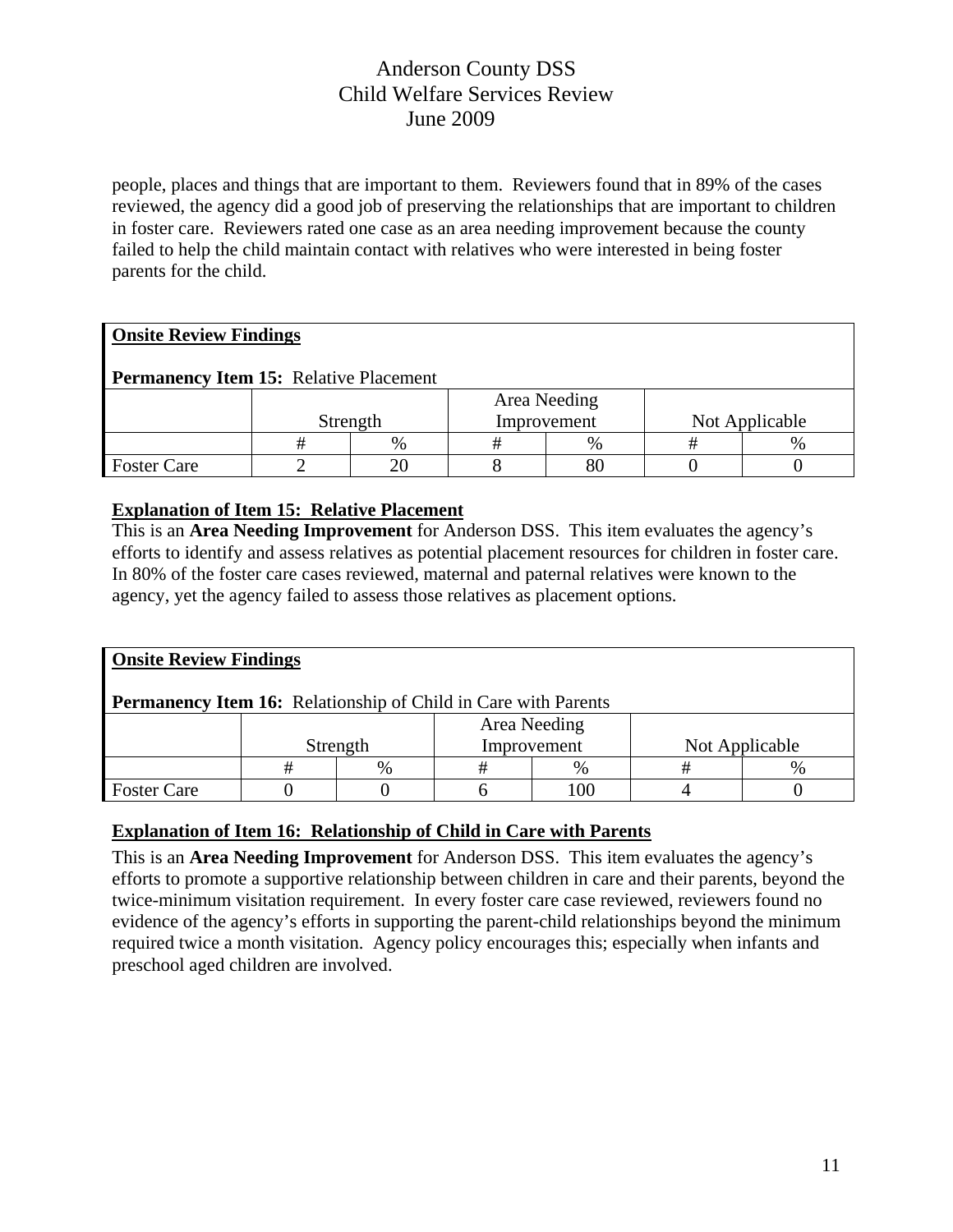Well-Being Outcome 1: Families have enhanced capacity to provide for their children's needs.

The county's performance on this outcome is based on the rating of four items:

- 17) Needs and services of child, parents and caregivers **Area Needing Improvement**
- 18) Child and family involvement in case planning **Area Needing Improvement**
- 19) Worker visits with child **Area Needing Improvement**
- 20) Worker visits with parents **Area Needing Improvement**

# **Onsite Review Findings**

| <b>Well Being Item 17:</b> Needs and Services of Child, Parents, Foster Parents |  |   |  |  |  |  |  |  |
|---------------------------------------------------------------------------------|--|---|--|--|--|--|--|--|
| Area Needing<br>Not Applicable<br>Improvement<br>Strength                       |  |   |  |  |  |  |  |  |
|                                                                                 |  | % |  |  |  |  |  |  |

Foster Care  $\begin{array}{|c|c|c|c|c|} \hline 4 & 40 & 6 & 60 & 0 \\ \hline \end{array}$ Treatment  $\begin{array}{|c|c|c|c|c|c|} \hline 4 & 40 & 6 & 60 & 0 \\ \hline \end{array}$ Total Cases  $\begin{array}{|c|c|c|c|c|c|} \hline 8 & 40 & 12 & 60 & 0 \\ \hline \end{array}$ 

## **Explanation of Item 17: Needs and Services of Child, Parents and Caregivers**

This is an **Area Needing Improvement** for Anderson DSS. This item asks two questions: 1) Were the needs of the child, parents, and caregivers assessed, and 2) Did the agency take steps to meet the identified needs? This is a weak area for both foster care and treatment cases. In 60% of the foster care cases and treatment cases reviewed, needs and services of the parents, caretakers and foster parents were not adequately assessed. Assessments generally focused on the mother, even when the children had been removed from her home. Those assessments generally ignored relative caregivers who were raising the children.

| <b>Onsite Review Findings</b>                                            |   |          |   |             |                |      |  |  |
|--------------------------------------------------------------------------|---|----------|---|-------------|----------------|------|--|--|
| <b>Well Being Item 18:</b> Child and Family Involvement in Case Planning |   |          |   |             |                |      |  |  |
| Area Needing                                                             |   |          |   |             |                |      |  |  |
|                                                                          |   | Strength |   | Improvement | Not Applicable |      |  |  |
|                                                                          | # | $\%$     | # | %           |                | $\%$ |  |  |
| <b>Foster Care</b>                                                       |   |          |   | 90          |                |      |  |  |
| Treatment                                                                |   | 20       |   | 80          |                |      |  |  |
| <b>Total Cases</b>                                                       |   |          |   | 85          |                |      |  |  |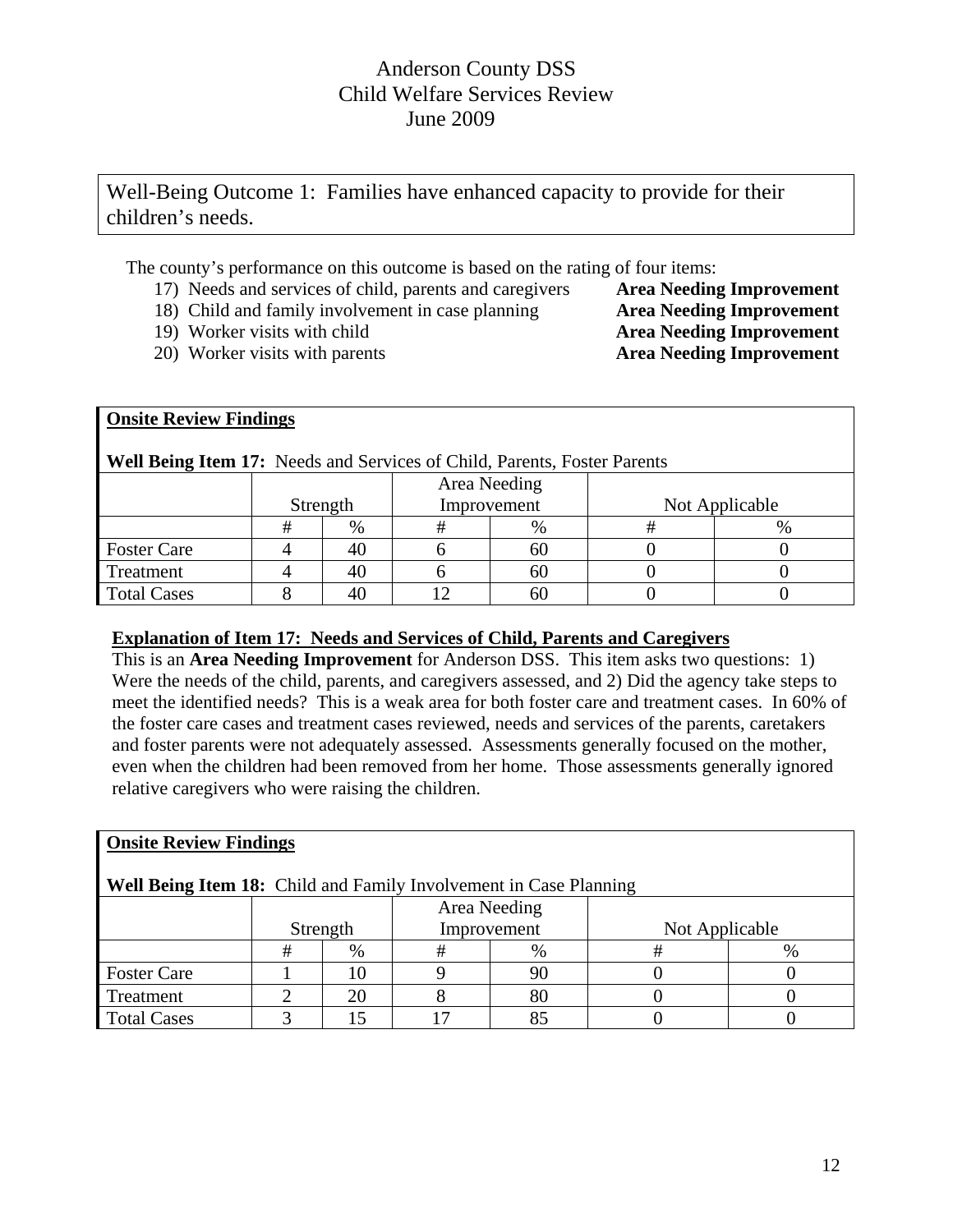## **Explanation of Item 18: Child and Family Involvement in Case Planning**

This is an **Area Needing Improvement** for Anderson DSS. This item evaluates the agency's efforts to involve parents and children in the case planning process. Reviewers found that in 90% of the foster care cases and 60% of the treatment cases reviewed, parents, caregivers and age-appropriate children were not involved in the case planning process. Parents were not actively engaged even if the agency had knowledge of their whereabouts. Some of the treatment plans were incomplete and not signed.

## **Agency Data**

**Performance Measure 14**: **Face-to-Face Visits with Children (<18 years of age)** Of all children in foster and treatment for at least one full calendar month during the reporting period, what percentage of children had a documented face-to-face visit every full calendar month during the reporting period?

| <b>Objective:</b> 100% (State Law) |                          |               |               |                 |  |  |  |  |  |
|------------------------------------|--------------------------|---------------|---------------|-----------------|--|--|--|--|--|
|                                    | Number of Children Under | Number of     | Percent of    | Number of       |  |  |  |  |  |
|                                    | Agency Supervision at    | Children      | Children      | Children Above  |  |  |  |  |  |
|                                    | least One complete       | visited Every | Visited Every | (Below)         |  |  |  |  |  |
|                                    | <b>Calendar Month</b>    | Month         | Month         | Objective       |  |  |  |  |  |
| <b>Foster Care</b>                 | 390                      | 313           | 80.26%        |                 |  |  |  |  |  |
| Treatment                          | 1,214                    | 851           | 70.10%        | $.77.4^{\circ}$ |  |  |  |  |  |

## **Explanation of Item 19: Worker Visits with Child**

This is an **Area Needing Improvement** for Anderson DSS.This item measures the frequency of caseworker visits with children under agency supervision, and evaluates the quality of those visits. State law and agency policy requires that children under agency supervision be seen each month. Agency data shows that 70.10% of the children in treatment and 80% of the children in foster care cases were visited monthly.

## **Onsite Review Findings**

## **Well Being Item 20:** Worker Visits with Parent(s)

| -                  |          |             |              |  |  |                |  |
|--------------------|----------|-------------|--------------|--|--|----------------|--|
|                    |          |             | Area Needing |  |  |                |  |
|                    | Strength | Improvement |              |  |  | Not Applicable |  |
|                    | $\%$     |             | $\%$         |  |  |                |  |
| <b>Foster Care</b> |          |             |              |  |  |                |  |
| Treatment          |          |             |              |  |  |                |  |
| <b>Total Cases</b> |          |             |              |  |  |                |  |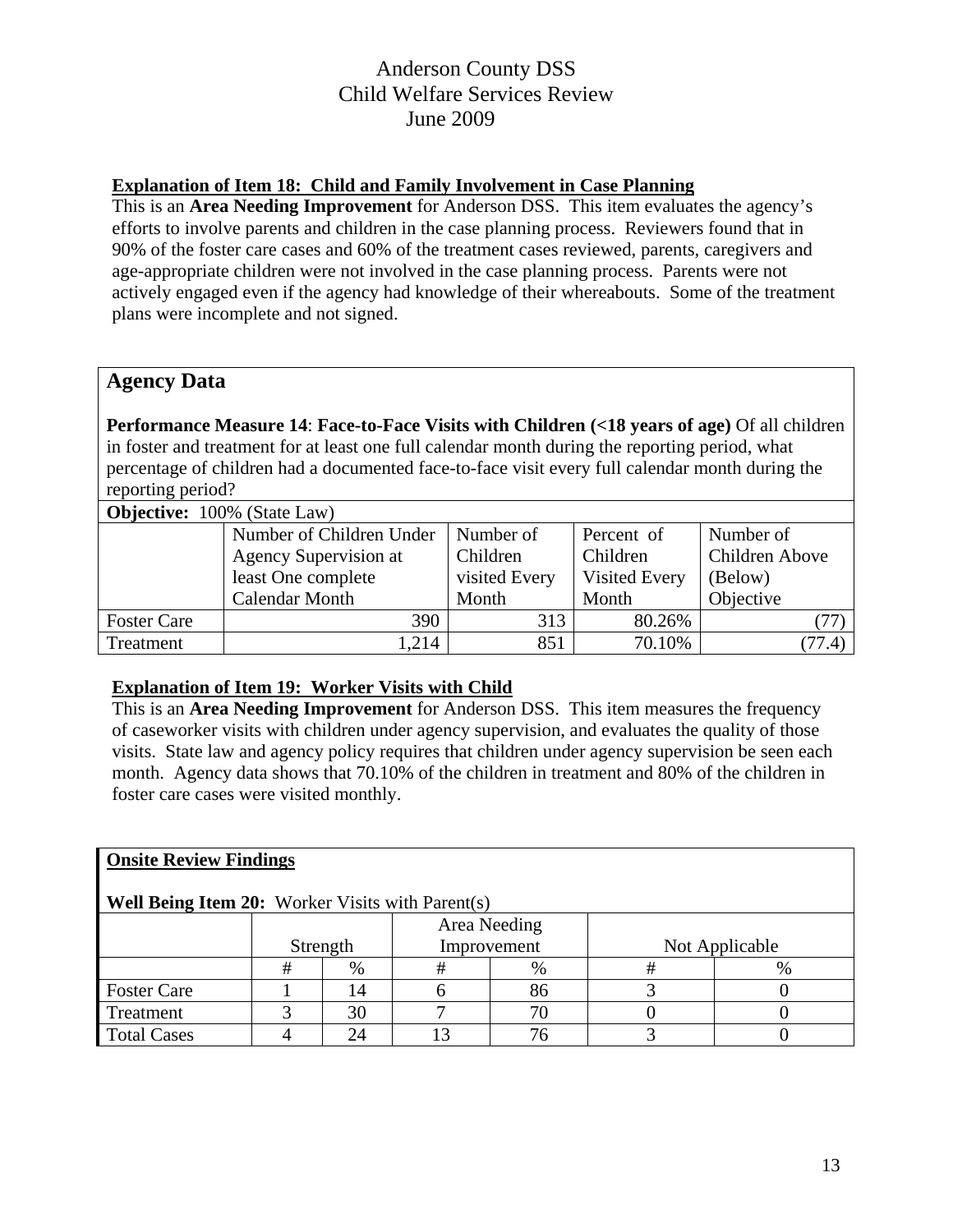## **Explanation of Item 20: Worker Visits with Parents**

This is an **Area Needing Improvement** for Anderson DSS. This item measures the frequency of caseworker visits with parents, and evaluates the quality of those visits. Eighty-six percent of the foster care cases and 70% of the treatment cases needed improvement because of the agency's failure to visit or attempt to contact both parents each month. Cases were rated as needing improvement when the agency failed to complete diligent searches for fathers to offer them the opportunity to parent or support their children.

Well-Being Outcome 2: Children receive appropriate services to meet their educational needs.

The county's performance on this outcome is based on the rating of one item: 21) Educational needs of the child **Area Needing Improvement** 

|  | <b>Onsite Review Findings</b> |
|--|-------------------------------|
|  |                               |

| <b>Well Being Item 21: Educational Needs of Child</b> |          |      |  |               |                |  |  |  |  |
|-------------------------------------------------------|----------|------|--|---------------|----------------|--|--|--|--|
| Area Needing                                          |          |      |  |               |                |  |  |  |  |
|                                                       | Strength |      |  | Improvement   | Not Applicable |  |  |  |  |
|                                                       |          | $\%$ |  | $\frac{0}{0}$ |                |  |  |  |  |
| <b>Foster Care</b>                                    |          |      |  |               |                |  |  |  |  |
| Treatment                                             |          |      |  |               |                |  |  |  |  |
| <b>Total Cases</b>                                    |          |      |  |               |                |  |  |  |  |

## **Explanation of Item 21: Educational Needs of the Child**

This is an **Area Needing Improvement** for Anderson DSS. This item evaluates the agency's ability to assess and address the educational needs of children under agency supervision. This was an area of strength for 75% of the foster care and treatment cases reviewed. However, the 25% of the cases that were rated an area needing improvement was because there was no evidence that the educational needs were assessed. There was also no school records in the case record or direct contact made with the school.

Well-Being Outcome 3: Children receive adequate services to meet their physical and mental health needs.

The county's performance on this outcome is based on the rating of two items:

22) Physical health of the child **Area Needing Improvement** 

23) Mental health of the child **Area Needing Improvement**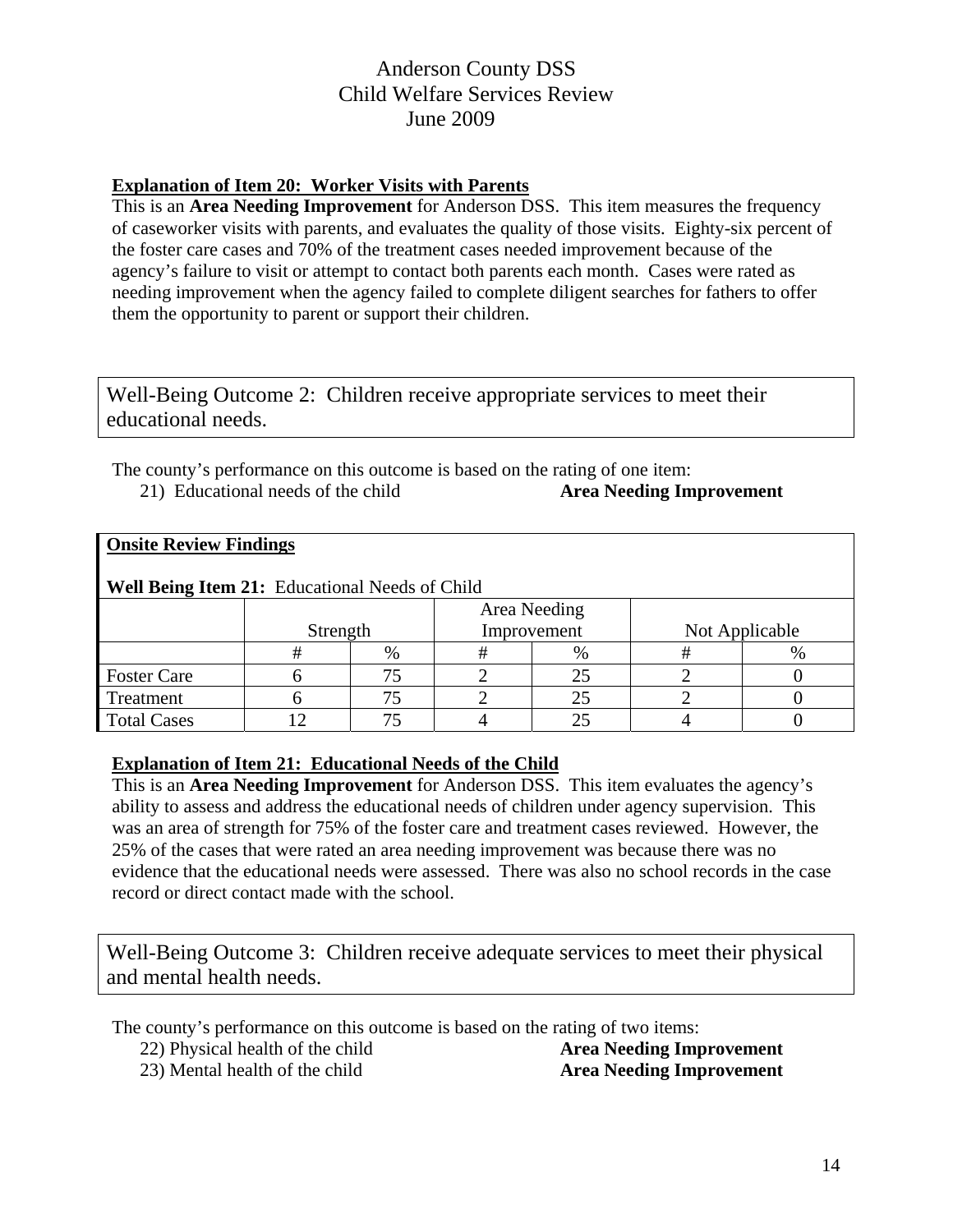| <b>Onsite Review Findings</b>                           |                                           |    |    |    |   |      |  |  |  |
|---------------------------------------------------------|-------------------------------------------|----|----|----|---|------|--|--|--|
| <b>Well Being Item 22:</b> Physical Health of the Child |                                           |    |    |    |   |      |  |  |  |
| Area Needing                                            |                                           |    |    |    |   |      |  |  |  |
|                                                         | Not Applicable<br>Strength<br>Improvement |    |    |    |   |      |  |  |  |
|                                                         | #                                         | %  | #  | %  | # | $\%$ |  |  |  |
| <b>Foster Care</b>                                      |                                           | 30 |    | 70 |   |      |  |  |  |
| Treatment                                               |                                           | 50 |    | 50 |   |      |  |  |  |
| <b>Total Cases</b>                                      |                                           | 40 | 12 | 60 |   |      |  |  |  |

## **Explanation of Item 22: Physical Health of the Child**

This is an **Area Needing Improvement** for Anderson DSS.This item evaluates the agency's ability to assess and meet the medical needs of children under agency supervision. Reviewers found that 70% of the foster care cases and 50% of the treatment cases needed improvement. In the foster care cases, the children did not receive their annual or bi-annual physical examinations as required by policy, or there was no follow up by the agency on identified medical problems. There were also no copies of dental or medical records in those cases. Several treatment cases needed improvement because workers failed to follow up with providers to determine if children's medical needs were being met.

| <b>Onsite Review Findings</b>                  |          |    |   |              |   |                |  |  |  |
|------------------------------------------------|----------|----|---|--------------|---|----------------|--|--|--|
| Well Being Item 23: Mental Health of the Child |          |    |   |              |   |                |  |  |  |
| Area Needing                                   |          |    |   |              |   |                |  |  |  |
|                                                | Strength |    |   | Improvement  |   | Not Applicable |  |  |  |
|                                                | #        | %  | # | $\%$         | # | $\%$           |  |  |  |
| <b>Foster Care</b>                             |          | 86 |   |              |   |                |  |  |  |
| Treatment                                      |          | 75 |   | 25           |   |                |  |  |  |
| <b>Total Cases</b>                             | 3        | 81 |   | <sup>0</sup> |   |                |  |  |  |

## **Explanation of Item 23: Mental Health of the Child**

This is an **Area Needing Improvement** for Anderson DSS. This item evaluates the agency's ability to assess and meet the mental health needs of children under agency supervision. In 81% of the cases, the children's mental health needs were assessed and met as needed. However, two treatment cases and one foster care case were rated as an area needing improvement because there was no evidence of the children's mental health needs being assessed.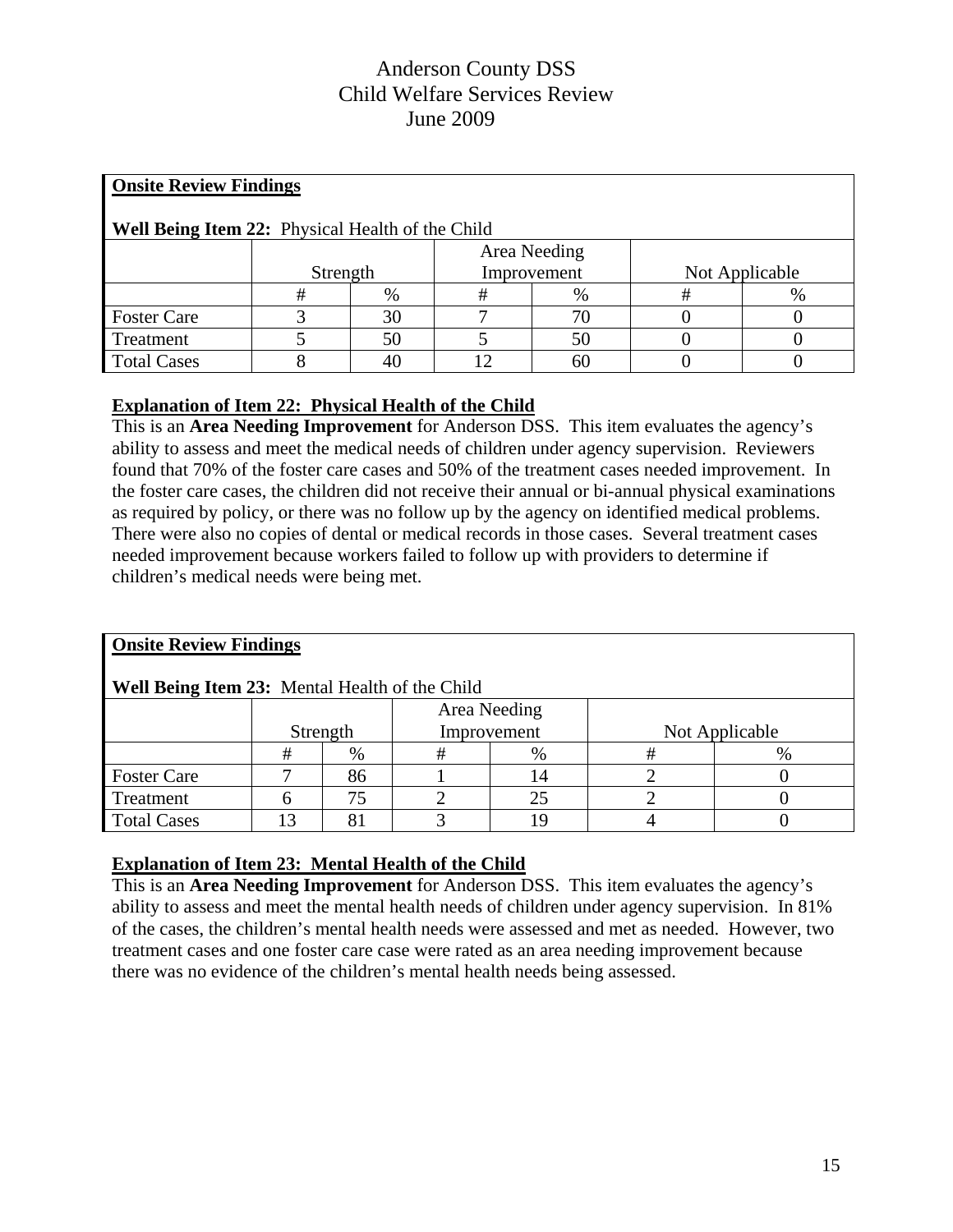| Unfounded Investigations                |            |                |  |  |
|-----------------------------------------|------------|----------------|--|--|
| <b>Review Findings</b>                  | <b>Yes</b> | N <sub>0</sub> |  |  |
| Was the investigation initiated timely? |            |                |  |  |
| Was the assessment adequate?            | 3          |                |  |  |
| Was the decision adequate?              | 3          |                |  |  |

## **Explanation of Item 24: Unfounded Investigations**

This is an area of **Strength** for Anderson DSS. This item evaluates the agency's investigative process and determines if decisions were supported by the facts of the cases. All five of the investigations reviewed were initiated timely. Two of the assessments were not adequate because the worker failed to interview key persons in the case. Consequently, the agency's decision to unfound those cases was not supported by the available evidence.

| <b>Screened Out Intakes</b>            |            |     |                         |
|----------------------------------------|------------|-----|-------------------------|
| <b>Onsite Review Findings</b>          | <b>Yes</b> | No. | <b>Cannot Determine</b> |
| Was Intake Appropriately Screened Out? |            | 3   |                         |
|                                        |            |     | <b>Not Applicable</b>   |
| Were necessary Collaterals Contacted?  |            |     |                         |
| Were Appropriate Referrals made?       |            |     |                         |

## **Explanation of Item 25: Screened Out Intakes**

This is an **Area Needing Improvement** for Anderson DSS. This item evaluates the process by which the agency screens out reports of abuse and/or neglect to determine if the intakes were appropriately screened out. Reviewers determined that seven out of the 10 reviewed intakes were screened out appropriately. However, there were three intakes screened out that should have been accepted for investigation. In each of those intakes, there were allegations of domestic violence between the parents and paramours in the presence of the children who were under the age of 10. The agency failed to make the necessary collateral contacts with Mental Health and Law Enforcement to obtain information that may have supported its decision.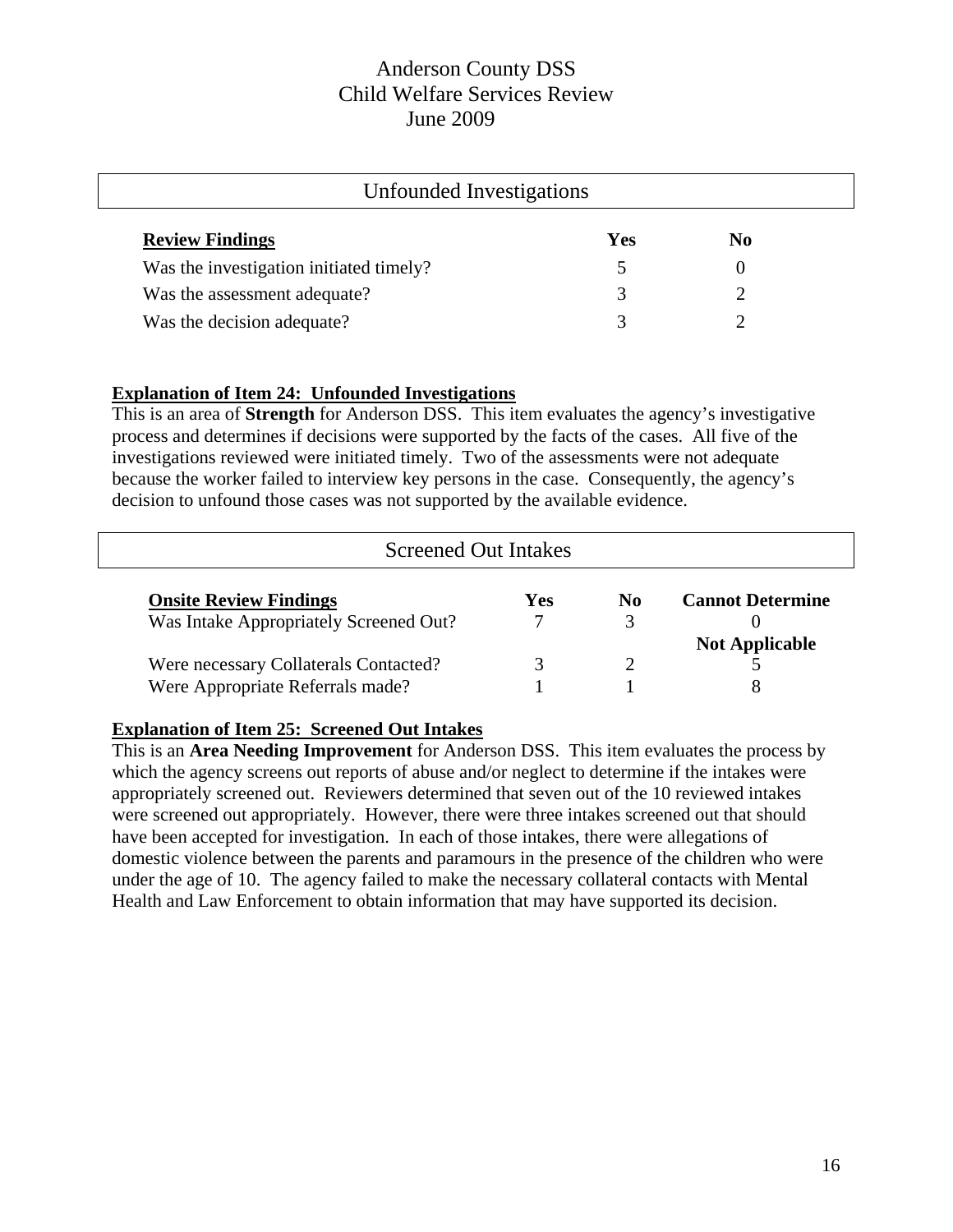# Foster Home Licenses

| <b>Agency Data</b>                                                          |                    |                        |                      |          |  |  |  |  |
|-----------------------------------------------------------------------------|--------------------|------------------------|----------------------|----------|--|--|--|--|
| <b>Performance Measure 4: Foster Homes/Facilities with Current Licenses</b> |                    |                        |                      |          |  |  |  |  |
| <b>Objective:</b> $> = 100\%$ (Agency Policy)                               |                    |                        |                      |          |  |  |  |  |
|                                                                             | Number of Open     | Homes with             | Percent of Homes     | Above or |  |  |  |  |
|                                                                             | Homes & Facilities | <b>Current License</b> | with Current License | (Below)  |  |  |  |  |
|                                                                             |                    |                        |                      | Standard |  |  |  |  |
| <b>State</b>                                                                | 3,526              | 3,503                  | 99.35                |          |  |  |  |  |
| Anderson                                                                    | 68                 | 66                     | 97.06%               | (1.6)    |  |  |  |  |

#### **Explanation of Item 26: Foster Home Licenses**

This is an **Area Needing Improvement** for Anderson DSS this item evaluates the process by which the agency ensures that all foster homes comply with licensing requirements. Agency data shows that Anderson DSS allowed the licenses of two different homes to expire. Reviewers found three foster home licenses that were not valid because the homes did not meet the necessary requirements.

- 1. In two cases, renewal licenses were issued without the foster father having the required 28 training hours. SLED, CPS and Sexual Offenders check not completed on the foster parent's adult daughters who are used as babysitters at least twice a month.
- 2. Foster parent moved several times and there were no updated health inspections of those residences.